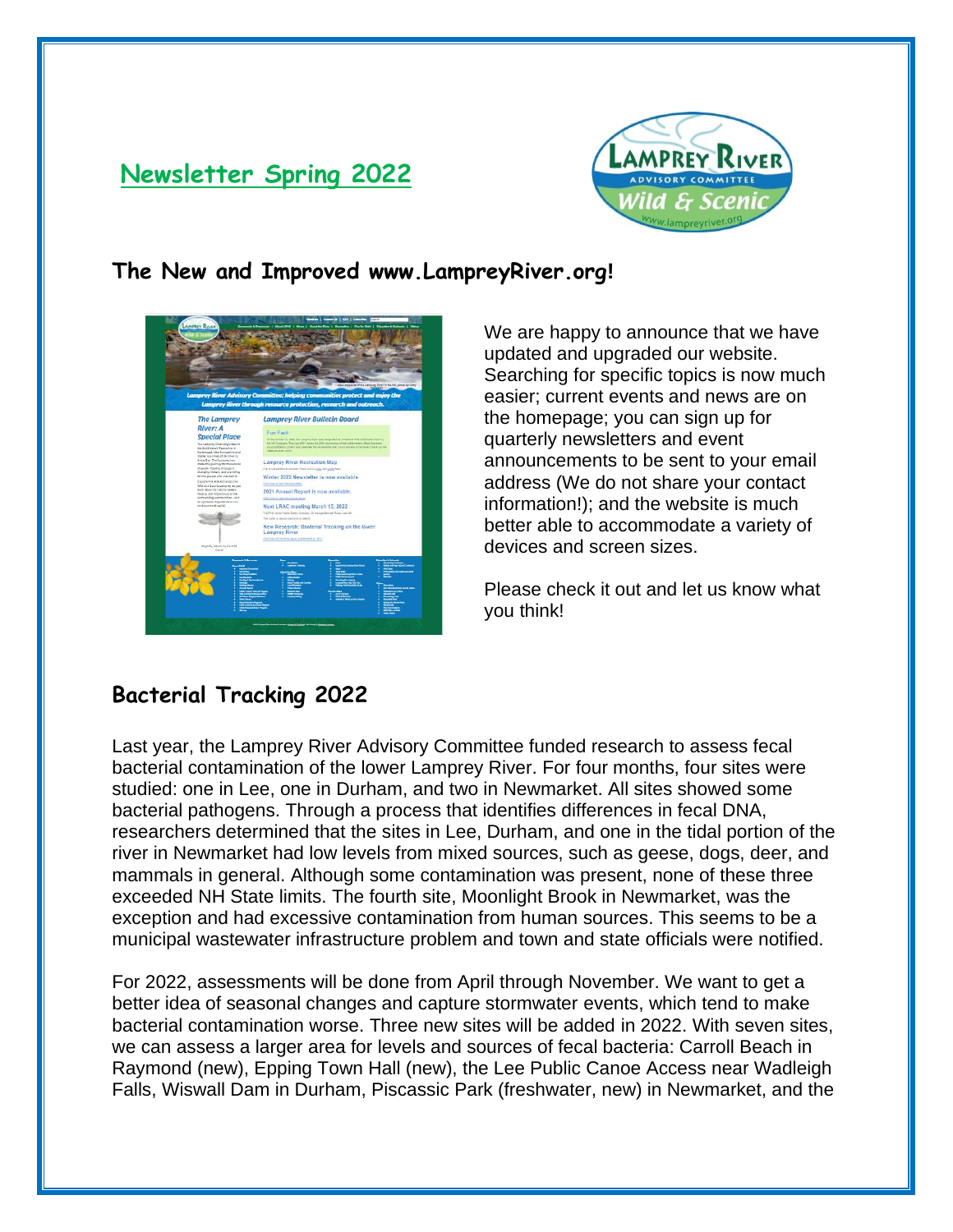outlet of Moonlight Brook into Newmarket Harbor. All sites were chosen due to their popularity as recreational areas.

Last year's study offered some much-needed information and confirmed that at least three sites along the Lamprey River continue to meet NH State Standards for "fishable and swimmable" waters. We now know not only the total level of fecal bacteria, but we also know the source of those bacteria. We know that Moonlight Brook poses a significant health risk to humans and work is underway to identify the exact problem so that it can be addressed. Knowledge is power and we hope to bring more power to our communities this year.

## **Stumpology**

All this time we've been stumped and we probably didn't even realize it! Thanks to the creativity and curiosity of Catherine Fisher, a member of the Lee Conservation Commission, a whole world of stump studies awaits you. This winter, the *Lee E-Crier* featured Catherine's articles. If you enjoy reading the Lamprey River nature stories, you will love Stumpology.



Photo courtesy of Catherine Fisher

You can access the articles at [E-Crier | Lee NH](https://www.leenh.org/e-crier) [\(http://LeeNH.org/e-crier\)](http://leenh.org/e-crier).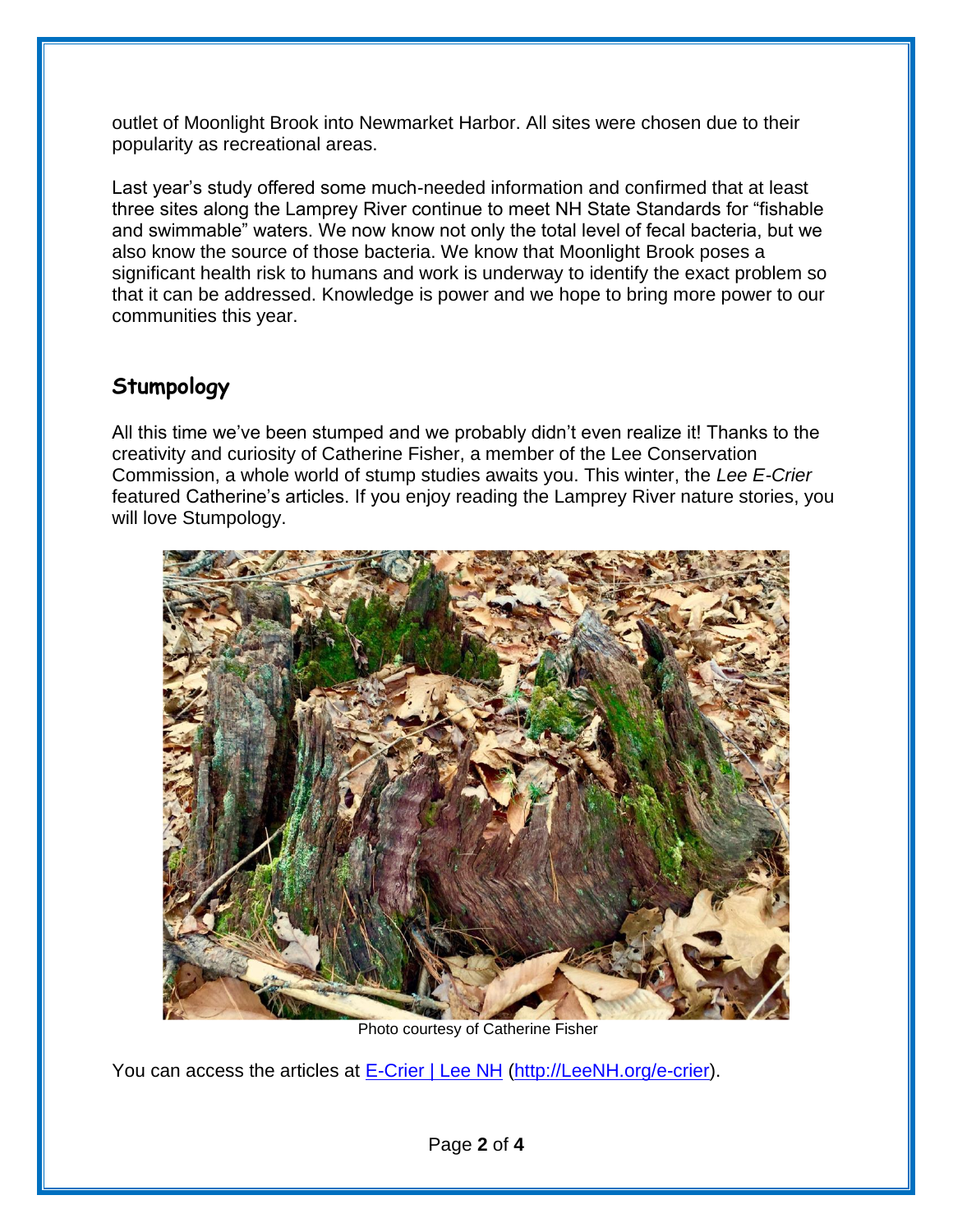- December 17, 2021: Part 1 Hardwood Stumps
- January 7, 2022: Part 2 Eastern White Pines
- January 14, 2022: Part 3 Eastern Hemlock The Dead
- January 21, 2022: Part 4 Hemlocks- The Undead
- January 28, 2022: Part 5 Dining Platforms
- February 4, 2022: Part 6 Scent Posts
- March 4, 2022: Part 7- Nurse Stumps
- March 11, 2022: Part 8- Stump Children- Trees on Stilts
- March 18, 2022: Part 9- Deciduous Regeneration

## **Herring Aid Is Back!**



While enjoying a nice day beside the river, visitors can see recently-completed engineered improvements at Macallen Dam, such as the new flood gate, reinforced sidewalls on the south bank, and a spruced-up yard at the NH Fish and Game staging area. As usual, visitors can witness first-hand the great annual migration of the river herring, ask the biologists all those fishy questions, handle the fish, and maybe, just maybe, be daring enough to hold a sea lamprey.

This event is free and will occur rain or shine.

Date: Saturday, May 7, 10-noon Location: Macallen Dam, Newmarket, NH

Free parking is available along Route 108 and behind the Newmarket Public Library. Follow the fish signs to the top of the fish ladder.

## **In the Flow**

The Lamprey River is one of two rivers in the NH River Management and Protection Program (NHRMPP) that was part of a pilot project to manage instream flows. The instream flow management plan is largely to protect fish communities from the worst